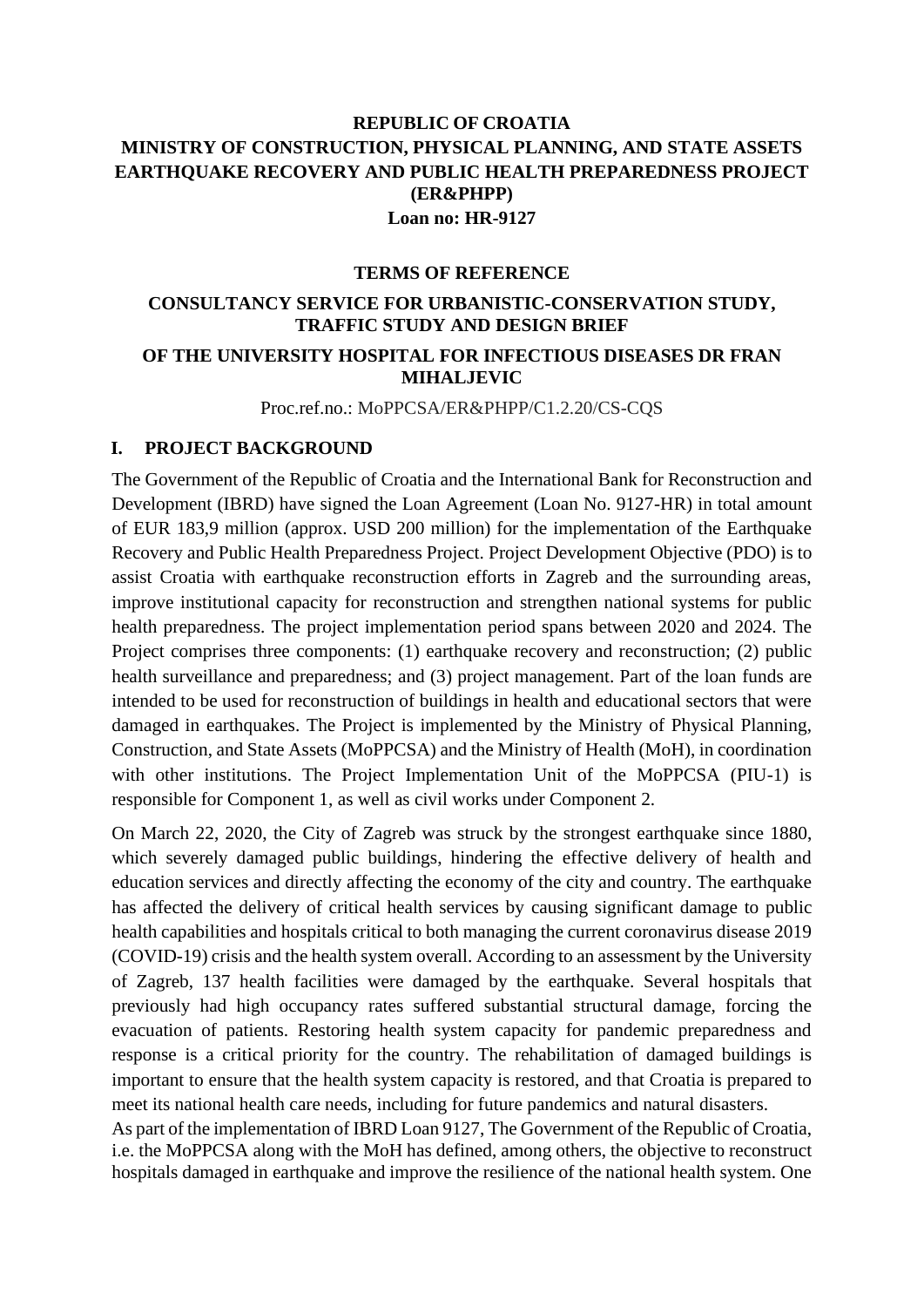of the projects that would contribute to the achievement of this objective is the project: Construction and equipping of the University Hospital for Infectious Diseases dr Fran Mihaljević.

University Hospital for Infectious Diseases dr Fran Mihaljević was founded in 1893 as first hospital for infectious diseases in Zagreb. It is highly specialized medical facility that as well organizes and conducts teaching and scientific work. Today it is leading hospital for infectious diseases in Croatia employing around 700 personnel and processing 60.000 patients yearly. Fran Mihaljević hospital complex (FMHC) has pavilion type plan with an extensive layout of buildings, in all there are 21 buildings of various sizes (ANNEX 1 and 2). It is located on 8 Mirogoj's Road, Zagreb, cadastral unit 3714/1, cadastral municipality Gračani on a parcel of 31,077 m<sup>2</sup>. The total gross area of all building is approximately 17,000 m<sup>2</sup> (ANNEX 1 and 2).

The complex is situated in Historical urban entity of the city of Zagreb that is protected cultural heritage (Register of Cultural Property no. Z-1525) while the directorate building (no. 1) located in the southern part of the site and designed by architect Drago Ibler in 1930s is an individually protected cultural asset (Register of Cultural Property no. Z-6785). Also, the area of the complex is registered as an individual archaeological site from the Antiquity. The hospital site is situated within the green corridor connecting the wooded slopes of the Mount Medvednica and the city center.

The FMHC complex and its buildings were damaged in the recent earthquakes and suffer from poor long-term maintenance. Over the hospital's long history little has been invested in its facilities while the spatial and functional needs of the hospital have tremendously changed. The buildings and its equipment do not meet today's healthcare standards and particularly they should support the level of preparedness for COVID-19 and other pandemics.

For the development of the whole complex the resources of 15M EUR from Recovery and Resilience Facility (RRF) and 15M EUR from World Bank are expected to be available for the civil works i.e. equipment excluded.

Under the Project, component 1, sub-component 1.2. "Rehabilitation and Reconstruction of Health and Education Facilities" of this Project, consultancy services for studies, detailed designs and bidding documents will be financed. This terms of reference (TOR) is related to preparatory technical studies.

## **II. SERVICE OBJECTIVE**

Regarding the complex being situated in the historical urban entity, it is necessary to define conservation requirements for the whole hospital complex as well to define spatial capacities and other requirements for the development of the hospital facilities. As the redevelopment of central area (ANNEX 2) is planned to be financed by the World Bank the design brief needs to be developed.

The primary objective of this Consultant assignment is to support the MoPPCSA, MOH and the FMHC to develop:

- a) urbanistic and conservation study of the complex
- b) traffic study
- c) design brief for redevelopment of the central area of the complex

The study shall be developed in close coordination with the Hospital Functional and Investment Study that is subject of other consulting service. For 12 targeted buildings within the complex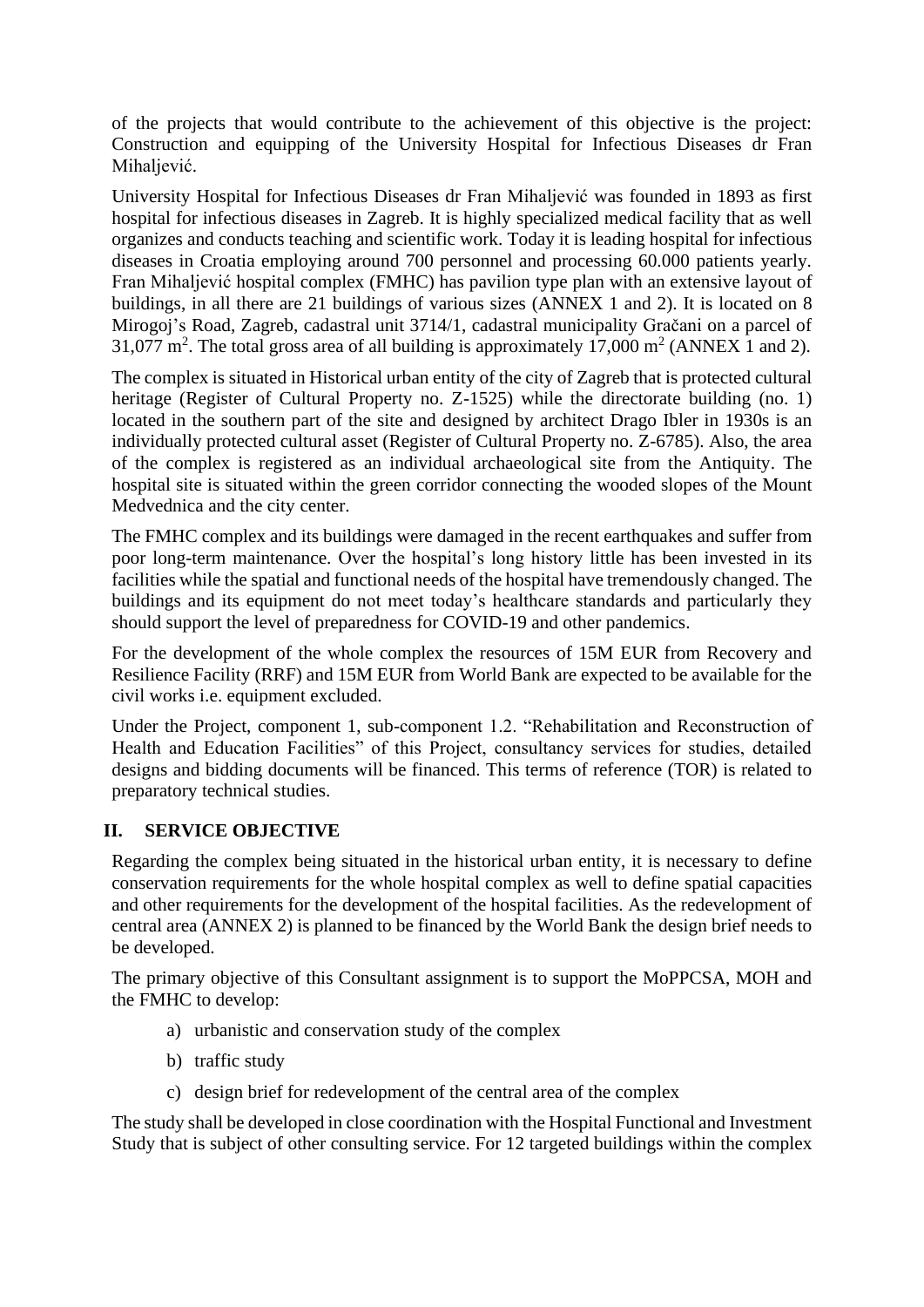the tender for Detailed Structural Damage Assessment is being conducted and the service should take into consideration its outputs.

The specific social and environmental characteristics of the location, natural landscape as well as climate change mitigation and adaptation concerns tangible and intangible cultural heritage, must be considered. The study shall take into consideration all sorts of green and nature-based solutions. Moreover, consider circularity and sustainability principles in designs and (re)construction techniques (e.g. reuse, recycling and other material recovery of non-hazardous construction and demolition waste) into the design process, climate-proofing, etc) and solutions in order to reduce the facilities' environmental impact as well as other possible environmental and social impacts on nearby community in whole. The service shall be developed in line with and follow procedures of the Project Environmental and Social Management Framework (ESMF).

In addition to the national legislation, the Study and other recommendations resulting from this service (subject of this ToR) is subject to and shall conform with the World Bank Environmental and Social Policies, mainly Environmental and Social Framework (ESF) requirements as well as mandatory guidelines and standards such as applicable WB E&S Standards (ESS) in particular ESS8 Cultural Heritage, ESS3 Resource Efficiency and Pollution Prevention and Management, ESS4 Community Health and Safety, ESS10 Stakeholder Engagement and Information Disclosure and others, WB Environmental, Health and Safety Guidelines (EHSG) and Good International Industry Practice (GIIP). Application of ESF, WB EHSG and GIIP is mandatory under this activity regardless the source of funding, given the activities financed from other (non-WB) sources meet conditions for Associated Facility activity. Where WB Policies, standards and guidelines are different to national legislation, the stricter one prevails. Consultations with all relevant stakeholders, as required under ESS10 and the Project Stakeholder Engagement Plan, should also inform the study.

## **III. SCOPE OF SERVICE AND TASKS**

The FMHC pavilions are situated on the southwest-facing slope within the green area and the public park east of the site. The site has total area  $31,077$  m<sup>2</sup>, and total footprint of the 21 buildings is 7,633 m<sup>2</sup>. The total gross area of the buildings is is approximately 17,000 m<sup>2</sup> (ANNEX 1 and 2) and the total gross area of planned facilities is approximately 10-15,000  $m^2$ , public parking included.

The southernmost (the directorate building; no. 1; individually protected cultural asset) and the northernmost buildings (central diagnostic laboratory; no. 17) are the highest of the complex with ground floor and three more floors.

The complex is accessible by the major city street on the west edge of the site (Mirogoj Road) and on the southeast edge the major city street is planned by the General Urban Plan.

The study shall be in line with the General Urban Plan of the city of Zagreb and with the laws and professional regulations of the Republic of Croatia.

Consultant will be responsible for execution of the following tasks:

## **Task 1: Urbanistic-conservation study of the complex**

The purpose of the study is to define the spatial capacities of the complex in relation to urban context and protection measures.

In line with the requirements of the, City of Zagreb, City Institute for the Protection of Cultural and Natural Heritage (Class 612-08/20-05/497, Reg. no 251-18-02-20-2, 17 July 2020) the urbanistic-conservation study of the complex should be developed.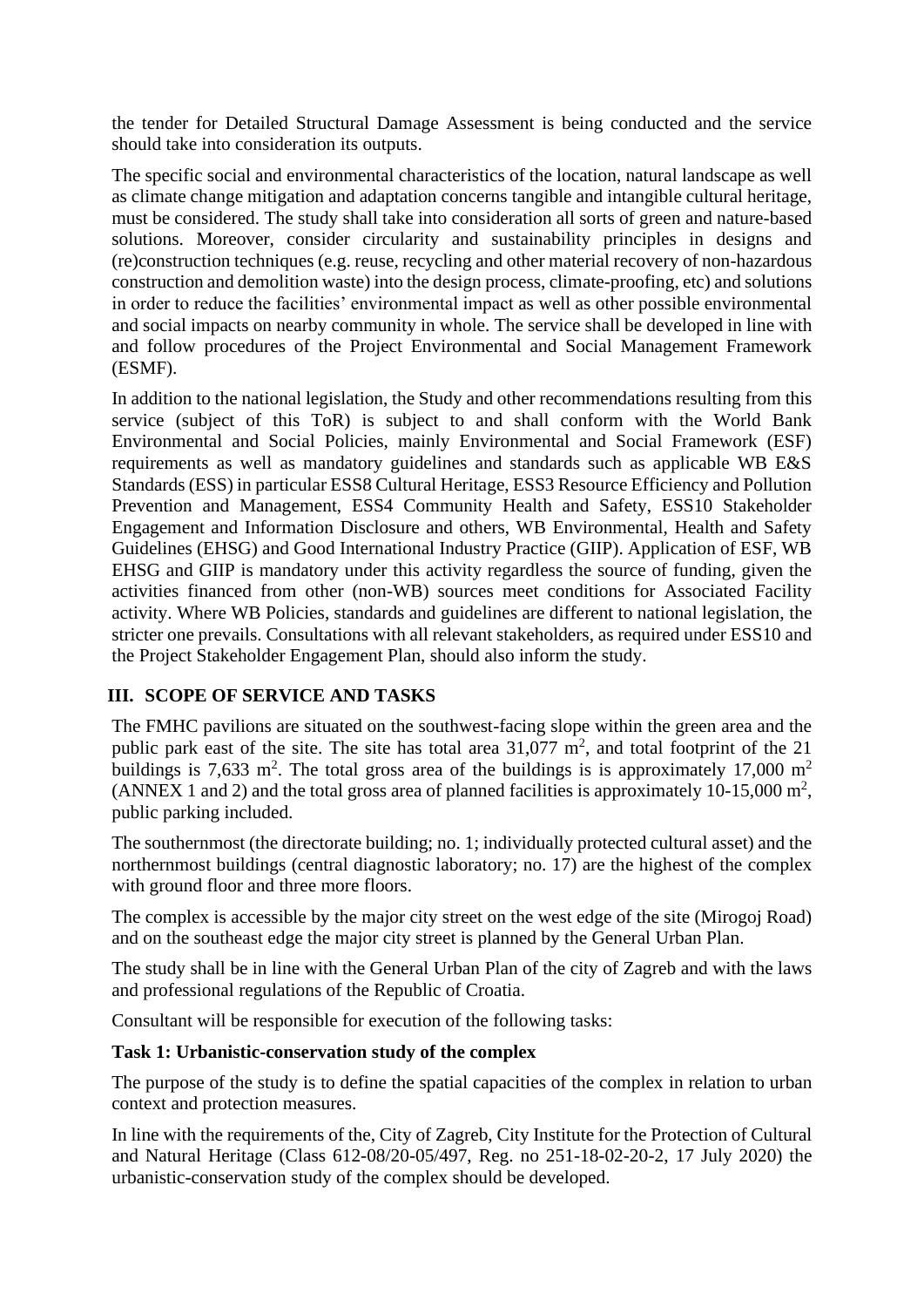Precondition for site analysis is assessment of buildings condition and recommendations for rehabilitation or demolition / reconstruction that are subject of Detailed structural Damage Assessment.

The urbanistic and conservation study will contain, at a minimum:

- Stage 1: ANALYSIS
	- Site specificities
	- Analysis of the archive documentation of the complex and its buildings
	- Urban and architectural analysis of the wider context
	- Analysis and evaluation of urban and historical development of the complex
	- Urban and architectural analysis and evaluation of the floorplans and volumes
	- Urban parameters and planning documentation
	- Infrastructure analysis and evaluation
	- Vegetation inventarisation, determination and valorisation
- Stage 2: DRAFT STUDY
	- Zoning and basic massing, basic concept, sketches, topography
	- Plans and sections 1:1000; 1:2000
	- Presentation #1
- Stage 3: FINAL STUDY

The inputs for the final Study are Spatial and Functional Specification and Detailed structural Damage Assessment that are subject of other consultancy service.

- Development and objectives of the complex
- Concept and space organization
- Plans and sections 1:1000; 1:2000
- Landscape concept 1:1000; 1:2000
- Traffic concept 1:1000; 1:2000
- Space indicators, capacities, textual explanation of the concept
- References and examples; visualizations; mood boards; sketches
- Conservation guidelines; protection measures
- Guidelines for green solutions
- Presentation #2

The Consultant shall obtain the approval of the final study by the City of Zagreb, City Institute for the Protection of Cultural and Natural Heritage. The collaboration with the authority is required in all development stages.

#### **Task 2: Traffic study**

Traffic study should evaluate the effect of traffic demand and supply on the performance of a transportation facility in relation to meeting goals and objectives of the planned facility and propose traffic solutions.

The traffic study will contain, at a minimum:

- a) Analysis of campus vehicle and pedestrian traffic with bottlenecks
- b) Analysis of the connectivity and accessibility of the site
- c) Micro and meso level traffic analysis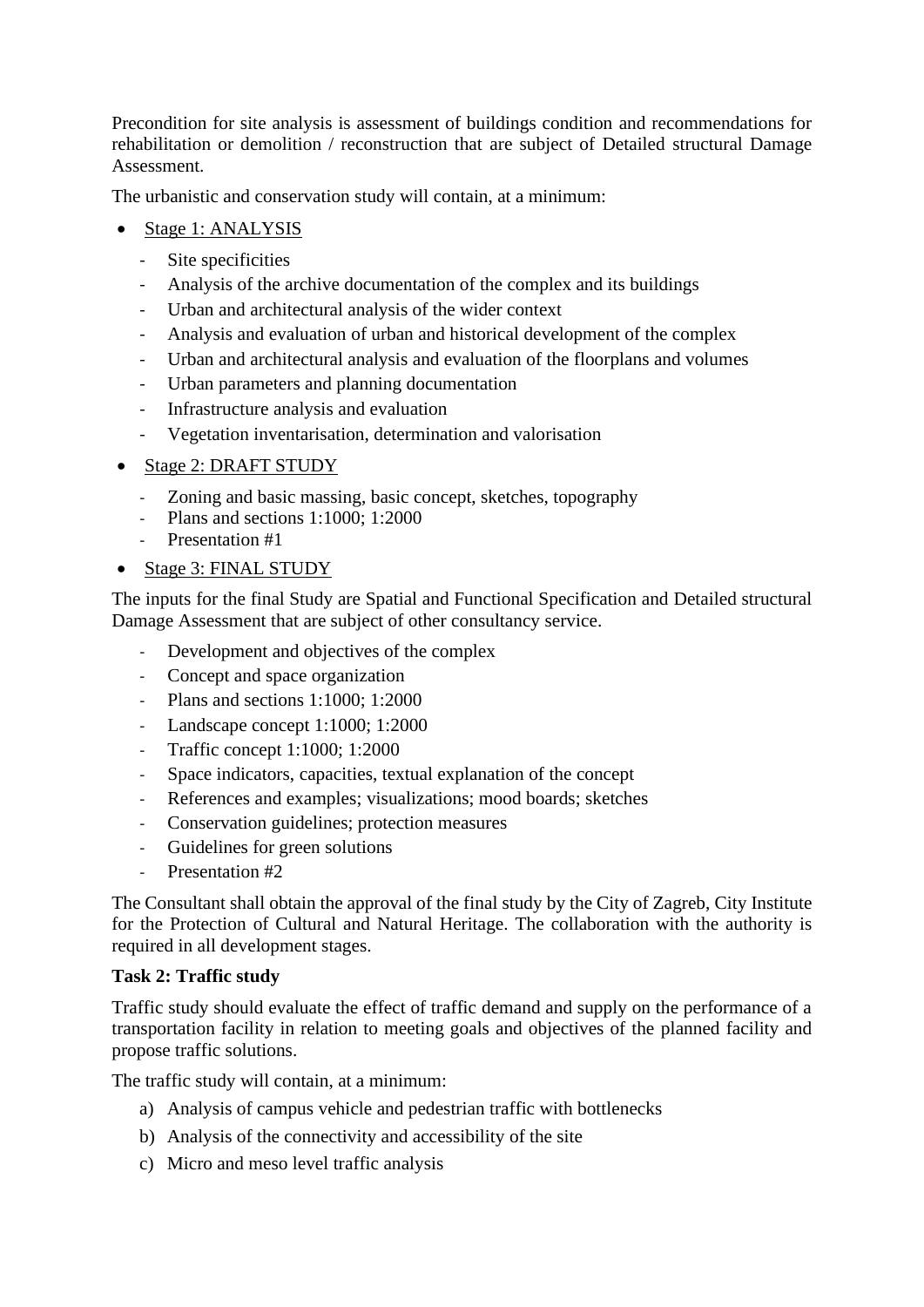- d) Existing and future traffic demand analysis
- e) Existing and future traffic supply analysis
- f) Existing and future stationary traffic analysis
- g) Conceptual traffic solutions

#### **Task 3: Design brief for redevelopment of the central area of the complex**

The buildings in the central area of the complex are planned for redevelopment to house additional capacities of the hospital i.e. new hospital units and the indicative size of  $14.000 \text{ m}^2$ gross. The exact size of the building will be defined by the Consultant in the process.

The inputs for the design brief are outputs of the task 1, 2 and 4 as well as Spatial and Functional Specification and Detailed structural Damage Assessment that are subject of other consultancy service.

The design brief will contain, at a minimum:

- a) Location, site and existing conditions
- b) Spatial planning requirements
- c) Conservation guidelines and measures
- d) Guidelines for conceptual design
- e) Spatial and functional organization
- f) Architectural programme
- g) Materials
- h) Guidelines for green solutions
- i) Guidelines for circular and sustainable solutions including climate resilience of the buildings

## **IV. SUBMISSION AND TIME SCHEDULE FOR DELIVERABLES, CONTRACT DURATION, AND REPORTING REQUIREMENTS**

During the service period it should be noted by the Consultants that prepared outputs submitted to the Client for approval will be reviewed by the Client and approved or returned for revision and/or resubmission in **5 calendar days**. Following received inputs / comments, the Consultant will submit final report within 7 calendar days.

| No.  | Name of deliverables  | <b>Delivery</b><br>time<br>[calendar days] from<br>the date<br>of the<br><b>Contract</b><br>entering<br>into force | <b>Stages</b> |              |   |                         |   | <b>Coordination</b><br>with<br>development of Strategic<br>functional<br>and<br>investment study |  |
|------|-----------------------|--------------------------------------------------------------------------------------------------------------------|---------------|--------------|---|-------------------------|---|--------------------------------------------------------------------------------------------------|--|
|      |                       |                                                                                                                    | 1             | $\mathbf{2}$ | 3 | $\overline{\mathbf{4}}$ | 5 |                                                                                                  |  |
| 1.   |                       | Urbanistic-conservation study                                                                                      |               |              |   |                         |   |                                                                                                  |  |
|      |                       |                                                                                                                    |               |              |   |                         |   | <b>Existing Spatial</b><br><b>Functional Plan Report</b>                                         |  |
| 1.1. | Analysis phase report | 20 days                                                                                                            |               |              |   |                         |   | <b>Healthcare Needs</b><br><b>Assessment Report</b>                                              |  |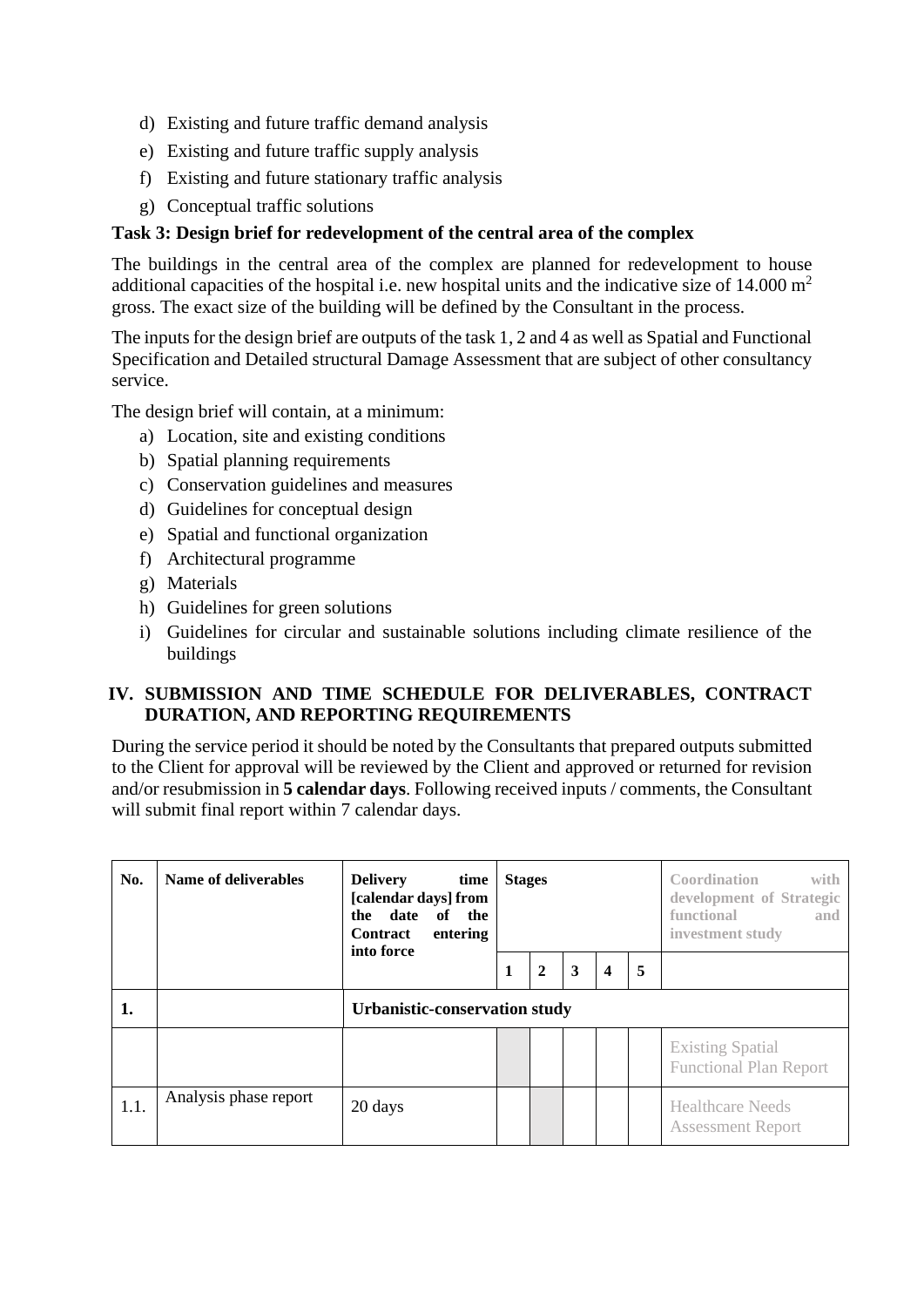| 1.2. | Urbanistic-conservation<br>study draft report | 20 days following<br>approval of the<br>previous report                                                             |  |  |  |  |  | <b>Spatial and Functional</b><br><b>Specification Report</b> |
|------|-----------------------------------------------|---------------------------------------------------------------------------------------------------------------------|--|--|--|--|--|--------------------------------------------------------------|
| 1.3. | Urbanistic-conservation<br>study final report | 20 days following<br>approval of the<br>previous report and<br>Spatial and<br>Functional<br>Specification<br>Report |  |  |  |  |  | Investment study draft<br>report                             |
| 2.   |                                               | <b>Traffic study</b>                                                                                                |  |  |  |  |  |                                                              |
| 2.1. | Traffic study draft<br>report                 | 20 days following<br>approval of the 1.1.<br>report                                                                 |  |  |  |  |  |                                                              |
| 2.2. | Traffic study final<br>report                 | 20 days following<br>approval of the<br>previous report                                                             |  |  |  |  |  |                                                              |
| 3.   |                                               | Design brief for central area redevelopment                                                                         |  |  |  |  |  |                                                              |
| 3.1. | Design brief draft report                     | 20 days following<br>approval of 1.3. and<br>Spatial and<br>Functional<br>Specification<br>Report                   |  |  |  |  |  | Investment study final<br>report                             |
| 3.2. | Design brief final report                     | 15 days following<br>approval of the<br>previous report and<br>public consultations                                 |  |  |  |  |  |                                                              |

The estimated period for providing all the services is four (4) months from Commencement of Services. The implementation period also depends on execution of other project activities i.e. Detailed Structural Damage Assessment and Strategic Functional and Investment Study as well as the approval of the Urbanistic-conservation Study by the City of Zagreb, City Institute for the Protection of Cultural and Natural Heritage.

## **V. CONSULTANT FIRM'S MINIMUM QUALIFICATIONS AND EXPERIENCE**

Consultant Firms can participate in the bidding process individually or in an association among themselves as either a Joint Venture, or Lead & sub consultant form. If the formation of an association is proposed, the rationale for, and benefits to the assignment of, the arrangement should be explained. Associations expressing interest should clearly indicate the nature of the association, i.e. joint venture or sub-consultant.

To qualify for award of the consultancy services, the interested consultant firm shall meet the following minimum qualifications and needs to be prepared to provide information: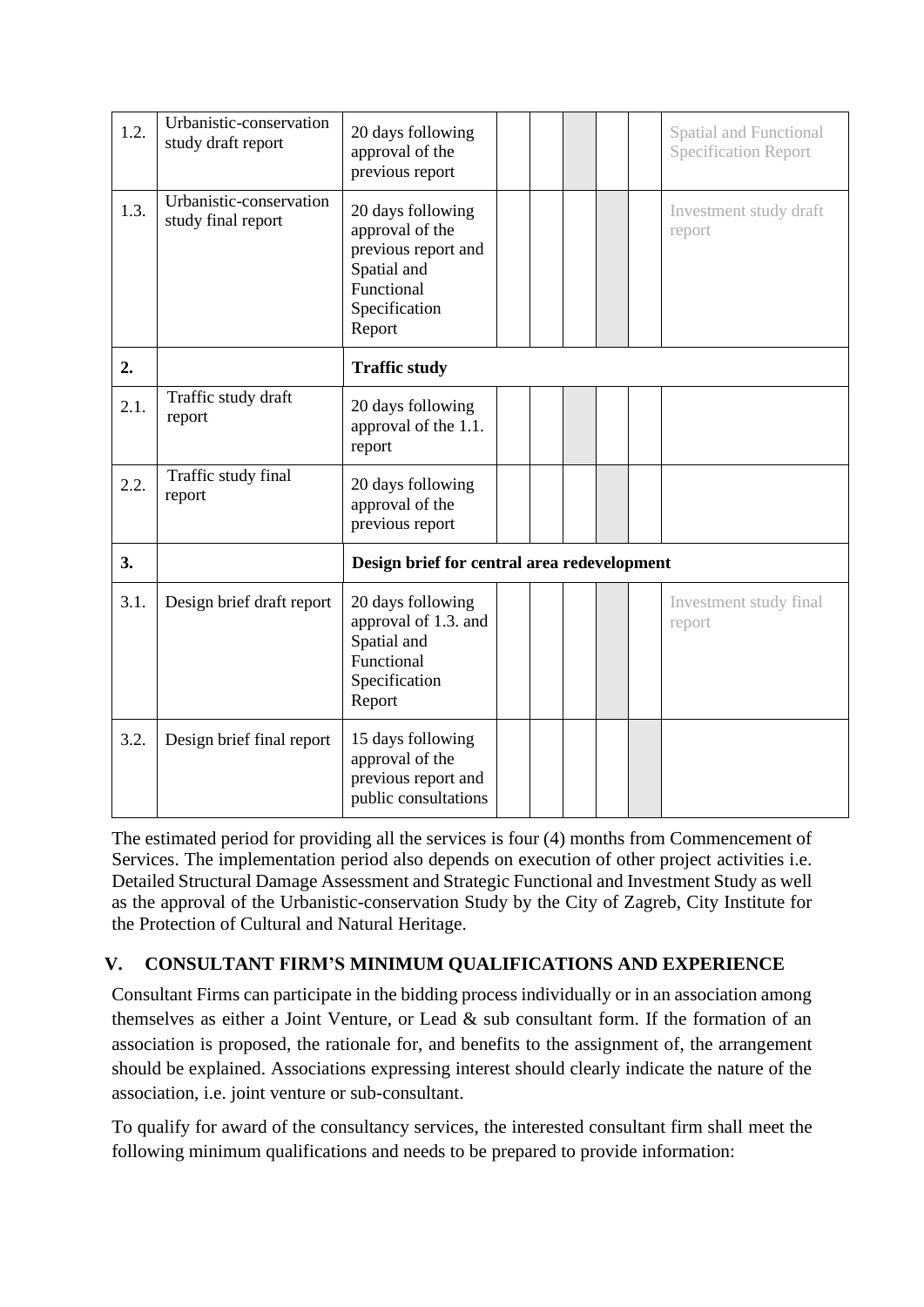- (i) The consultant should be an economic entity registered with the appropriate registration authority to perform the relevant activities related to the subject of procurement, or one of the economic entity's core business is related to the subject of procurement, or an association in the form of a joint venture, partnership or subcontractor.
- (ii) The Consultant should have at least 5 years of experience in providing consulting services.
- (iii) The Consultant should provide evidence of relevant experience list of references of similar (i.e. architectural design, conservation, urban planning and/or sustainable urban development) in the last 5 years.
- (iv) The Consultants should demonstrate sound administrative and financial capacity
	- administrative capacity implies at least 6 available staff/experts (permanent employees or subcontracted experts) for contract implementation and financial capacity implies minimum financial annual turnover during the last two (2) years (2020 and 2021) of the Consultant of at least 1.5 million HRK per year.
- (v) The Consultants should demonstrate availability of the key experts for the performance of the services described in the TOR.

## **VI. TEAM COMPOSITION, MINIMUM QUALIFICATION AND EXPERIENCES**

The Consultant should ensure that the appropriately qualified experts are available for each of the different tasks outlined above. It is expected that the Assignment will be led by an appropriately qualified team leader - architect, accompanied by both key and supporting experts. Based on the fields of expertise and the tasks mentioned above, it is proposed that the team of the Consultant should consist at least of the following experts:

## **Key Expert No 1 - Team Leader - Architect**

- a university degree in architecture
- 15 years or more of experience in the field of architecture
- experience as the team leader of the health care project of the similar size and complexity (at least one project of the minimum  $10.000 \text{ m}^2$  in the single building)
- experience in the project management in the healthcare and other public projects (at least one project of the minimum  $10.000 \text{ m}^2$  in the single building)
- experience in architectural design for retrofitting buildings that are cultural property
- awards on public urban design or/and architectural competitions or other professional awards will be considered as an advantage

#### **Key Expert No 2 – Cultural Heritage Specialist**

- a university degree in architecture
- experience in architectural design of retrofitting buildings that are cultural property
- permit(s) for protection and preservation of cultural property by the Ministry of Culture and Media for preparation of conservation studies or/and drafting conceptual, main and detailed design

#### **Key Expert No 3 – Urban planner**

• a university degree or equivalent qualification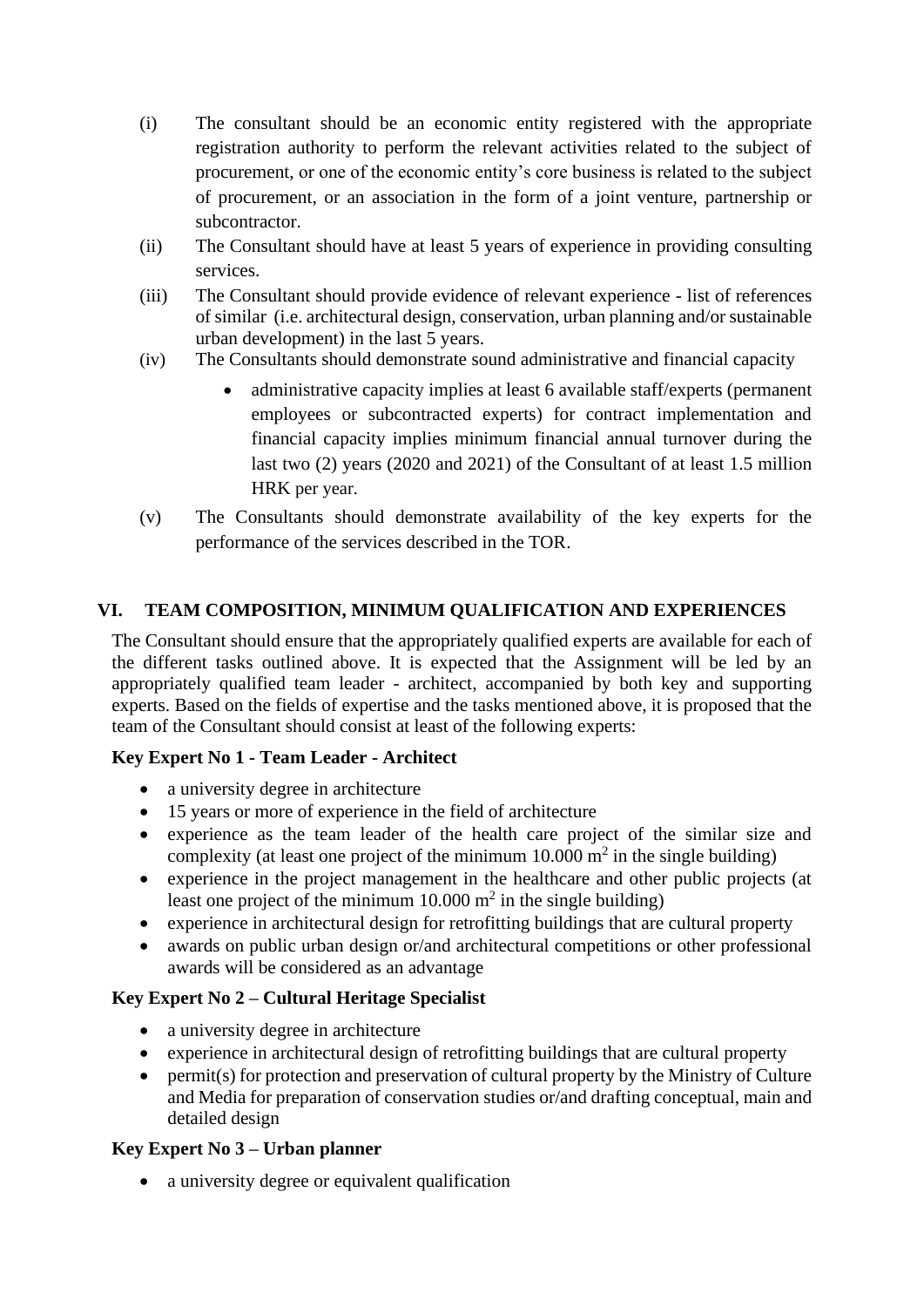- 10 years or more of professional experience in the field of urban planning
- experience in developing urban analyses or/and solutions
- awards on public urban design or/and architectural competitions or other professional awards will be considered as an advantage

## **Key Expert No 4 – Hospital planning specialist**

- a university degree in architecture
- 10 years or more of experience in healthcare design as a healthcare architect
- experience in designing new buildings in health sector with minimum of  $10,000 \text{ m}^2$
- good knowledge of Croatian legislation

#### **Key Expert No 5 – Traffic Specialist**

- a university degree or equivalent qualification
- 15 years or more of experience in the field of traffic
- experience in traffic analysis and studies development

#### **Key Expert No 6 – Landscape Architect**

- a university degree or equivalent qualification
- 10 years or more of experience in landscape design and construction
- experience in integrating nature-based solutions in urban areas

**Other experts** - The Consultant can also propose a number of non-core team members to fulfil specific operational tasks. The non-core team members are expected to have high proficiency of Croatian language and have good communication skills.

All experts must be able to communicate in Croatian and/or English.

*Each expert can be nominated for only one expert spot, except for a team leader who can be nominated for other experts' spots but need to cover the references for the team leader and also for Key expert spot he is covering.*

## **VII. INPUT DOCUMENTS AND SUPPORT TO BE PROVIDED BY THE CLIENT**

To the greatest extent possible, the Consultant shall utilize existing resources and documentation when preparing their outputs. The Client will provide all documentation that can be obtained from the Beneficiary and, where possible, assist the Consultants in obtaining approvals, permissions from Authorities in respect of the Services to be performed.

The Consultants shall return to the Client all documents if any received from the Client following the completion of the Services to be performed.

The service should be developed in close coordination with the Strategic Functional and Investment Study that is subject of another consulting service. For 12 targeted buildings within the complex the tender for Detailed structural damage assessment, is being conducted and the service should take into consideration its outputs. Geodetic basis is being developed by the Beneficiary and will be made available to Consultant.

The Consultants shall present draft versions of the reports at public consultation.

The Client shall appoint his contact persons that will be available to the Consultant to support the coordination of activities with the development of Strategic Functional and Investment Study.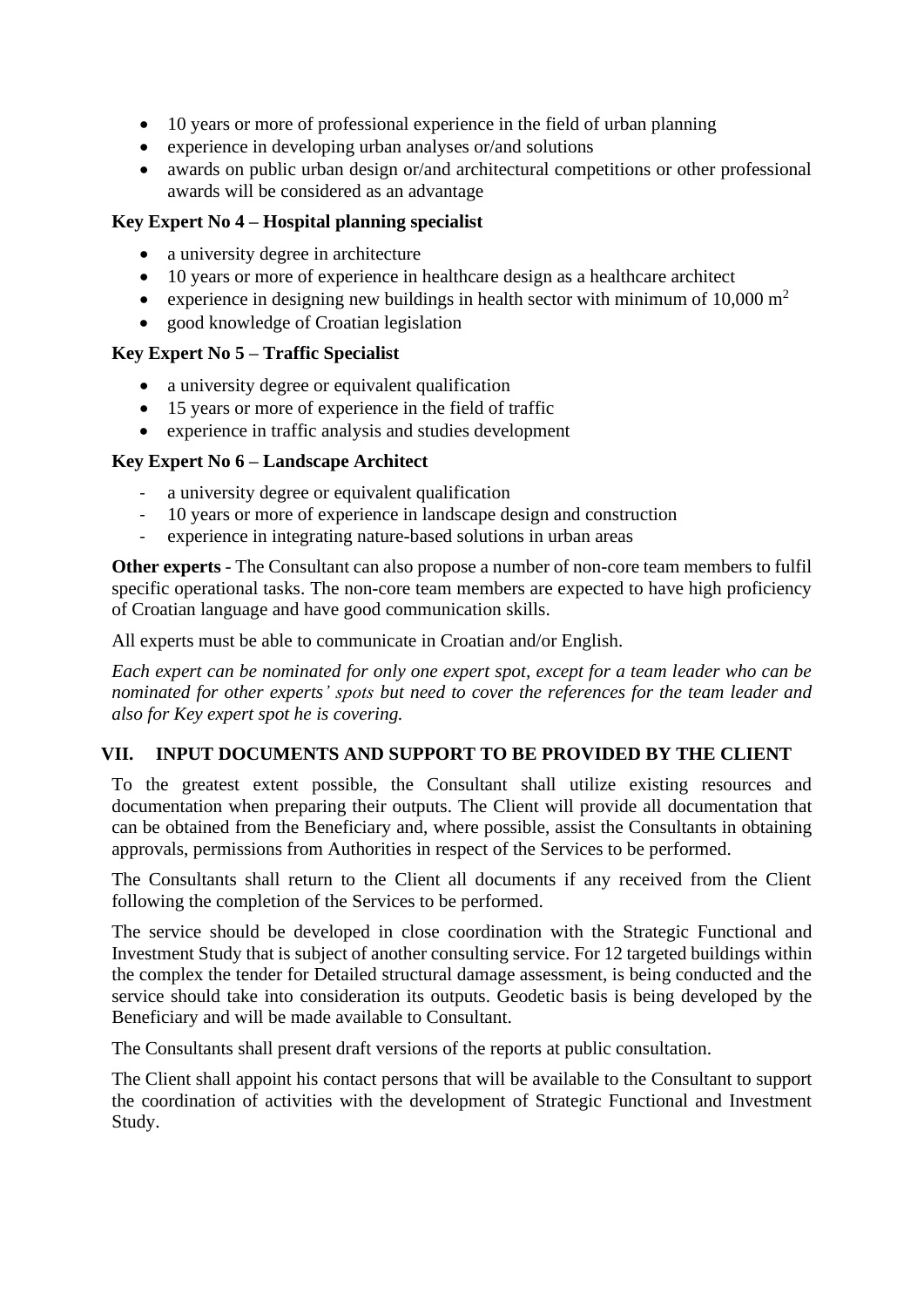#### **VIII. OFFICIAL LANGUAGE**

The language for communication shall be English, while languages for all final project deliverables (including reports) shall be in English and Croatian. Presentations of draft reports at public consultation shall be in Croatian.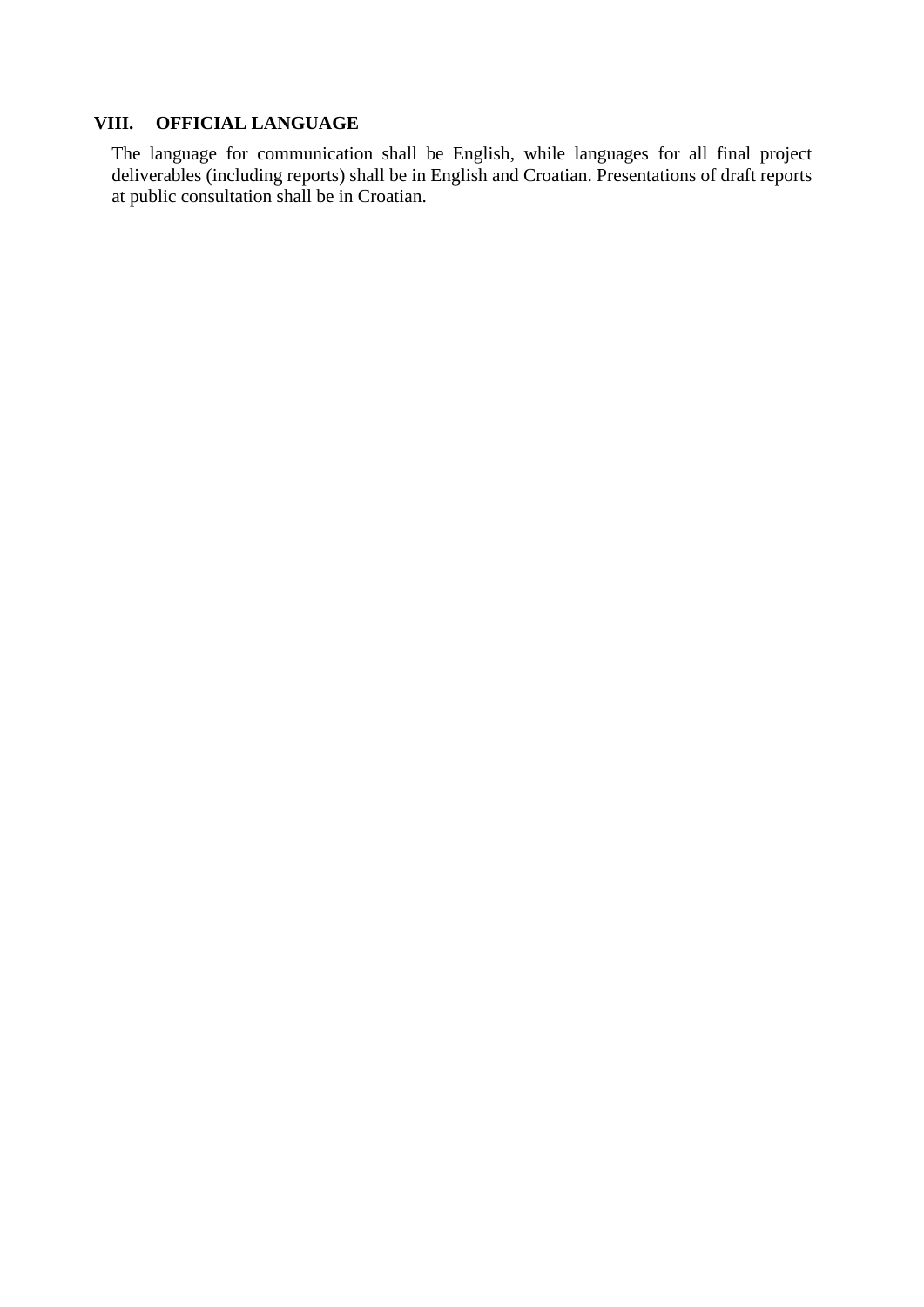## **IX. LIST OF ANNEXES**

# **ANNEX 1 – List of building at the Fran Mihaljević Hospital Complex**

| <b>Building</b><br>no. | Description                                                         | Footprint<br>$(m^2)^*$ | Height<br>(floors) | gross area<br>approx.<br>(m <sup>2</sup> ) |
|------------------------|---------------------------------------------------------------------|------------------------|--------------------|--------------------------------------------|
| $\mathbf{1}$           | Directorate, main children<br>exam room, main admission<br>building | 699                    | $G+3$              | 2,796                                      |
| $\overline{2}$         | Kitchen                                                             | 265                    | $G+2$              | 795                                        |
| 3                      | Doctor's lounge                                                     | 121                    | $G+1$              | 242                                        |
| 4                      | Lecture room                                                        | 291                    | $G+O$              | 291                                        |
| 5                      | Radiology                                                           | 237                    | $G+1$              | 474                                        |
| 6                      | Pharmacy, ultrasound, CT                                            | 122                    | $G+O$              | 122                                        |
| 7                      | Intensive care unit / day<br>hospital / pavilion I                  | 724                    | $G+1$              | 1,448                                      |
| 8                      | Administrative building                                             | 110                    | $G+2$              | 330                                        |
| 9                      | Pavilion III - children unit                                        | 508                    | $G+O$              | 508                                        |
| 10                     | Pavilion IV                                                         | 851                    | $G+O$              | 851                                        |
| 11                     | Pavilion V                                                          | 794                    | $G+O$              | 794                                        |
| 12                     | Pavilion VI                                                         | 1,278                  | $G+2$              | 3,834                                      |
| 13                     | Central sterilization                                               | 176                    | $G+O$              | 176                                        |
| 14                     | Infectious waste                                                    | 91                     | $G+O$              | 91                                         |
| 15                     | Garage                                                              | 85                     | $G+O$              | 85                                         |
| 16                     | Morgue                                                              | 146                    | $G+O$              | 146                                        |
| 17                     | Central diagnostic laboratory                                       | 1,056                  | $G+3$              | 4,224                                      |
| 18                     | Diesel-electric generator                                           | 10                     | $G+O$              | 10                                         |
| 19                     | Liquid oxygen storage tank                                          | 53                     | $G+O$              | 53                                         |
| 20                     | Wastewater disinfection pool                                        | 10                     | $G+O$              | 10                                         |
| 21                     | Gas station                                                         | 6                      | $G+O$              | 6                                          |
|                        |                                                                     | 7,633                  |                    | approx.<br>17,286                          |
| 22                     | Service tunnels, used for<br>utilities                              | approx.<br>250 m'      |                    |                                            |

\*Cadastral data